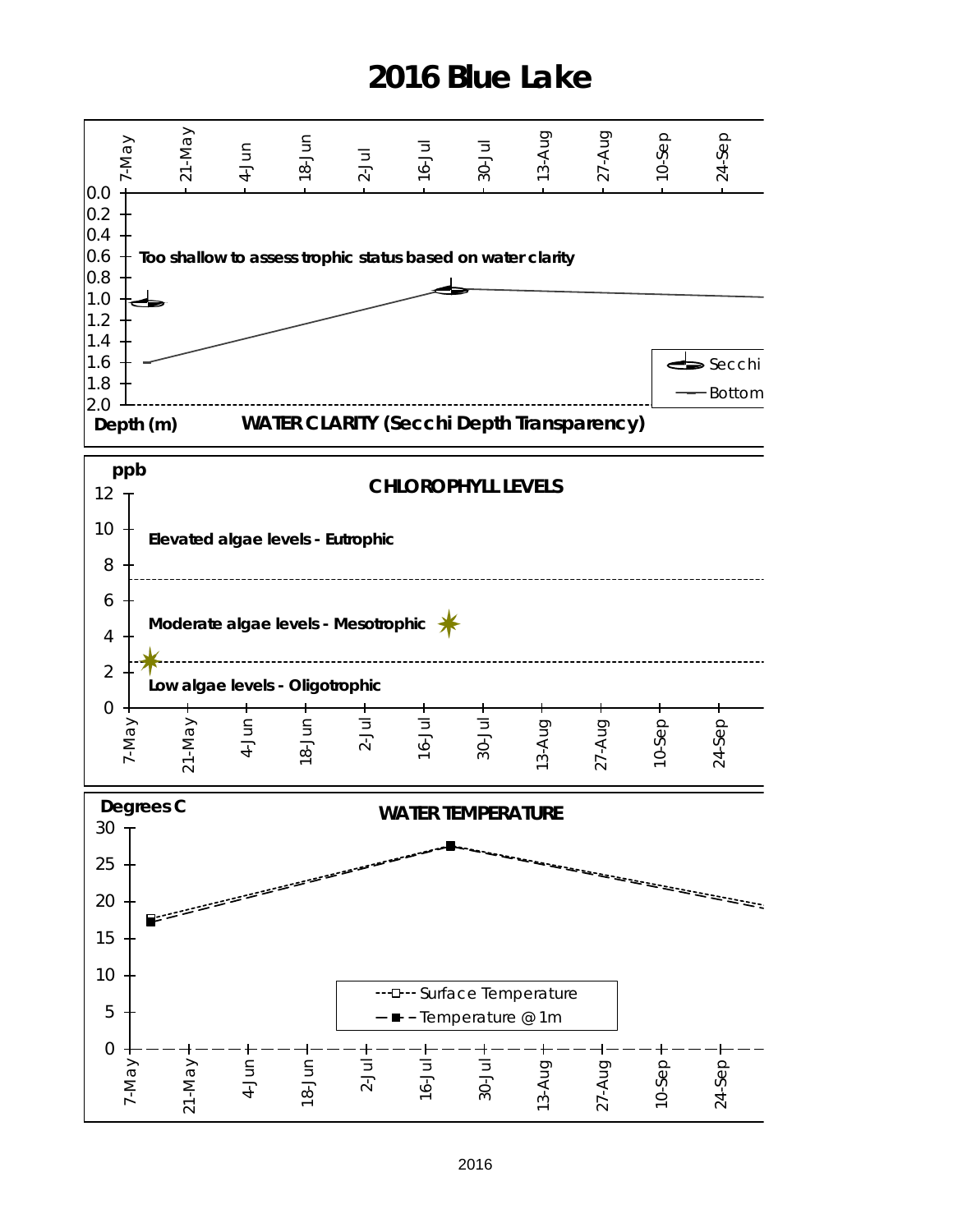## **2016 Blue Lake**